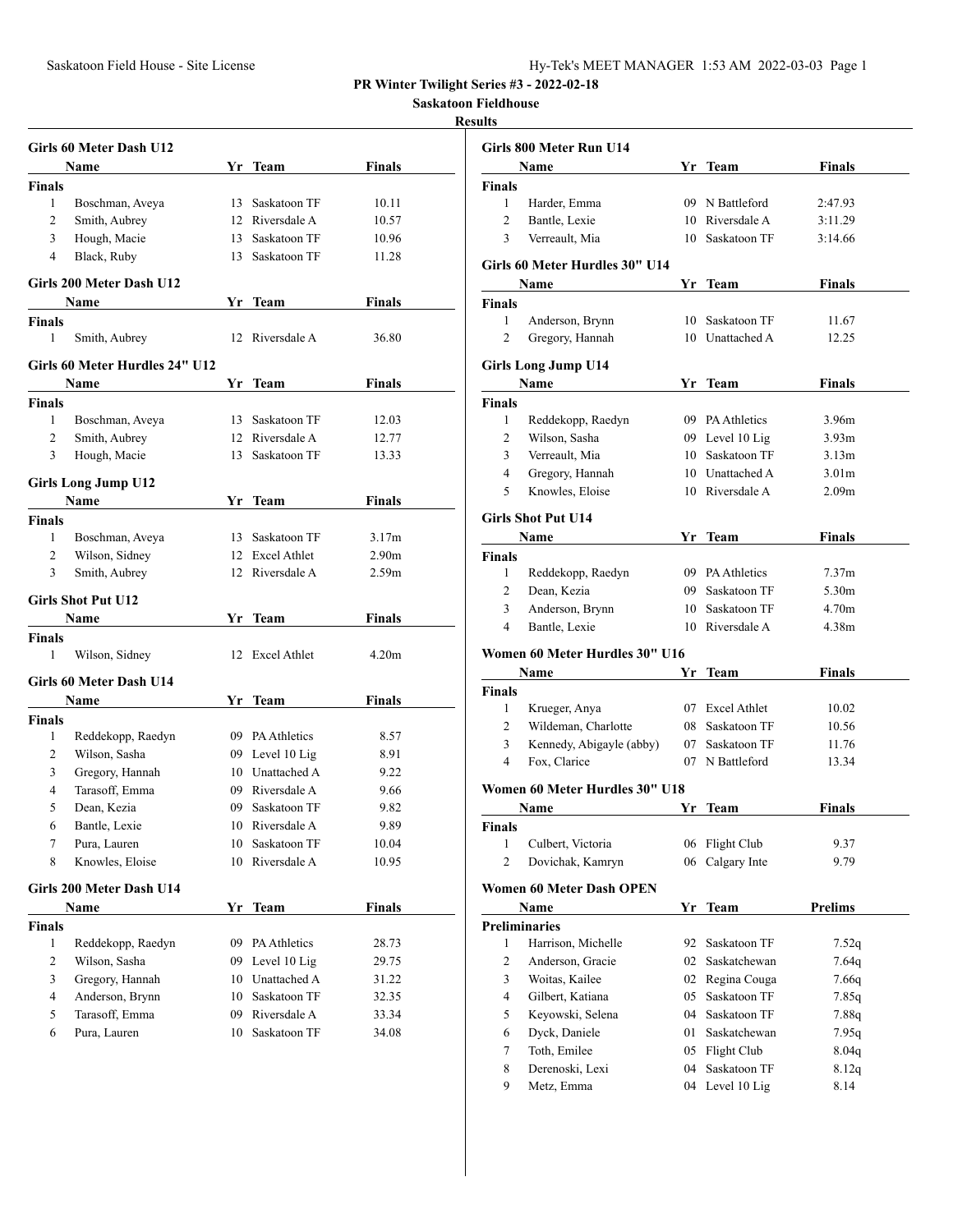| Hy-Tek's MEET MANAGER 1:53 AM 2022-03-03 Page 2 |  |  |  |
|-------------------------------------------------|--|--|--|
|-------------------------------------------------|--|--|--|

**Saskatoon Fieldhouse**

| Preliminaries  (Women 60 Meter Dash OPEN) |                                  |    |                 |                |  |
|-------------------------------------------|----------------------------------|----|-----------------|----------------|--|
|                                           | Name                             |    | Yr Team         | <b>Prelims</b> |  |
| 10                                        | Dziadyk, Kendyl                  | 05 | Riversdale A    | 8.16           |  |
| 11                                        | Dovichak, Jayel                  |    | 04 Calgary Inte | 8.22           |  |
| 12                                        | Keith, Kaidyn                    |    | 04 Level 10 Lig | 8.25           |  |
| 13                                        | Drake, Reese                     | 04 | Riversdale A    | 8.36           |  |
| 14                                        | Kozak, Karys                     | 04 | Saskatoon TF    | 8.43           |  |
| 15                                        | Enweani, Mackenzie               | 02 | Saskatchewan    | 8.48           |  |
| 16                                        | Bestman, Marsayn                 | 07 | Saskatoon TF    | 8.50           |  |
| 17                                        | Wilson, Olivia                   |    | 06 Saskatoon TF | 8.54           |  |
| 18                                        | Krueger, Anya                    |    | 07 Excel Athlet | 8.56           |  |
| 19                                        | Blyth, Ella                      | 07 | Saskatoon TF    | 8.59           |  |
| 20                                        | Dovichak, Kamryn                 |    | 06 Calgary Inte | 8.65           |  |
| 21                                        | Jaeb, Tenley                     |    | 05 Channel Perf | 8.74           |  |
| 22                                        | Derenoski, Reid                  | 07 | Saskatoon TF    | 8.75           |  |
| 23                                        | Derenoski, Payton                | 07 | Saskatoon TF    | 8.76           |  |
| 24                                        | Kennedy, Abigayle (abby)         | 07 | Saskatoon TF    | 9.01           |  |
| 25                                        | Skelton, Kiersten                | 07 | Channel Perf    | 9.03           |  |
| 26                                        | Kucherhan, Makenna               | 07 | Saskatoon TF    | 9.08           |  |
| 27                                        | Semesock, Drew                   | 07 | Saskatoon TF    | 9.25           |  |
| 28                                        | Miller, Sage                     | 08 | Saskatoon TF    | 9.43           |  |
| 29                                        | Regier, Lucille                  | 08 | Saskatoon TF    | 9.73           |  |
| 30                                        | Tremblay, Rhonda                 | 60 | Riversdale A    | 10.11          |  |
|                                           |                                  |    |                 |                |  |
|                                           | <b>Women 60 Meter Dash OPEN</b>  |    |                 |                |  |
|                                           | Name                             | Yr | Team            | <b>Finals</b>  |  |
| <b>Finals</b>                             |                                  |    |                 |                |  |
| 1                                         | Harrison, Michelle               | 92 | Saskatoon TF    | 7.50           |  |
| 2                                         | Anderson, Gracie                 | 02 | Saskatchewan    | 7.58           |  |
| 3                                         | Woitas, Kailee                   | 02 | Regina Couga    | 7.66           |  |
| 4                                         | Keyowski, Selena                 | 04 | Saskatoon TF    | 7.86           |  |
| 5                                         | Toth, Emilee                     | 05 | Flight Club     | 8.01           |  |
| 6                                         | Dyck, Daniele                    | 01 | Saskatchewan    | 8.04           |  |
| 7                                         | Derenoski, Lexi                  | 04 | Saskatoon TF    | 8.09           |  |
|                                           | <b>Women 300 Meter Dash OPEN</b> |    |                 |                |  |
|                                           |                                  |    |                 |                |  |
|                                           | Name                             |    | Yr Team         | Finals         |  |
| Finals                                    |                                  |    |                 |                |  |
| 1                                         | Maloney, Attleigh                |    | 05 Riversdale A | 42.45          |  |
| $\overline{\mathbf{c}}$                   | Strueby, Micah                   |    | 99 Saskatchewan | 43.77          |  |
| 3                                         | Blackburn, Lucie                 | 03 | Saskatchewan    | 45.12          |  |
| 4                                         | Morog, Zuzana                    | 06 | Saskatoon TF    | 45.55          |  |
| 5                                         | Dyck, Skylar                     | 07 | Saskatoon TF    | 45.80          |  |
| 6                                         | Attah, Alliyah                   | 04 | Riversdale A    | 46.66          |  |
| 7                                         | Hardy, Valerie                   | 69 | Riversdale A    | 48.02          |  |
|                                           | <b>Women 1000 Meter Run OPEN</b> |    |                 |                |  |
|                                           | Name                             | Yr | <b>Team</b>     | <b>Finals</b>  |  |
| Finals                                    |                                  |    |                 |                |  |
| 1                                         | Propp, Adrea                     | 92 | Unattached-S    | 2:49.55        |  |
| 2                                         | Lewans, Alexis                   | 04 | Riversdale A    | 3:02.49        |  |
| 3                                         | Dyck, Skylar                     | 07 | Saskatoon TF    | 3:09.74        |  |
| 4                                         | Beveridge Warick, Angelina       |    | 06 Unattached-S | 3:13.11        |  |
| 5                                         | Wright, Elizabeth                |    | 04 Riversdale A | 3:14.15        |  |
| 5                                         | Wignes, Kira                     | 05 | Saskatoon TF    | 3:14.15        |  |
| 7                                         | Handley, Ryann                   | 01 | Saskatchewan    | 3:14.39        |  |
|                                           |                                  |    |                 |                |  |

| 8                                       | Yuzdepski, Annika                     | 05              | Riversdale A                 | 3:14.42           |  |  |  |
|-----------------------------------------|---------------------------------------|-----------------|------------------------------|-------------------|--|--|--|
| 9                                       | Roney, Alyssa                         | 02              | Saskatchewan                 | 3:15.42           |  |  |  |
|                                         |                                       |                 |                              |                   |  |  |  |
|                                         | Women 3000 Meter Run OPEN             |                 |                              |                   |  |  |  |
|                                         | Name                                  |                 | Yr Team                      | Finals            |  |  |  |
| Finals                                  |                                       |                 |                              |                   |  |  |  |
| 1                                       | Grajczyk-Jelinski, Allison            | 01              | Saskatchewan                 | 10:11.66          |  |  |  |
| 2                                       | Novecosky, Allison                    |                 | 03 Saskatchewan              | 10:45.55          |  |  |  |
| 3                                       | Engele-Lueke, Julianna                |                 | 02 Saskatchewan              | 10:47.49          |  |  |  |
| $\overline{4}$                          | Steen, Callie                         |                 | 05 Riversdale A              | 10:48.19          |  |  |  |
| Women 60 Meter Hurdles Masters 27" OPEN |                                       |                 |                              |                   |  |  |  |
|                                         | Name                                  |                 | Yr Team                      | Finals            |  |  |  |
| <b>Finals</b>                           |                                       |                 |                              |                   |  |  |  |
| 1                                       | Gieni, Muriel                         | 58              | Riversdale A                 | 10.55             |  |  |  |
|                                         |                                       |                 |                              |                   |  |  |  |
|                                         | Women 60 Meter Hurdles 33" OPEN       |                 |                              |                   |  |  |  |
|                                         | Name                                  |                 | Yr Team                      | Finals            |  |  |  |
| Finals                                  |                                       |                 |                              |                   |  |  |  |
| 1                                       | Nyame, Astrid                         |                 | 94 Unattached-S              | 8.53              |  |  |  |
| 2                                       | Dovichak, Jayel                       |                 | 04 Calgary Inte              | 8.93              |  |  |  |
| 3                                       | Mooney, Ashlyn                        |                 | 99 Saskatchewan              | 8.95              |  |  |  |
| 4                                       | Keyowski, Selena                      |                 | 04 Saskatoon TF              | 9.23              |  |  |  |
| 5                                       | Pritchard, Shelaine                   |                 | 04 PA Athletics              | 9.25              |  |  |  |
| 6                                       | Spurr, Victoria                       |                 | 02 Saskatchewan              | 9.35              |  |  |  |
| 7                                       | Ilnisky, Kaylee                       |                 | 00 Saskatchewan              | 9.40              |  |  |  |
| 8                                       | Comfort, Kira                         |                 | 02 Saskatchewan              | 9.79              |  |  |  |
| 9                                       | Schultz, Taylor                       | 01              | Saskatchewan                 | 10.81             |  |  |  |
|                                         |                                       |                 |                              |                   |  |  |  |
| <b>Women High Jump OPEN</b>             |                                       |                 |                              |                   |  |  |  |
|                                         |                                       |                 |                              |                   |  |  |  |
|                                         | Name                                  |                 | Yr Team                      | <b>Finals</b>     |  |  |  |
| Finals                                  |                                       |                 |                              |                   |  |  |  |
| 1                                       | Cadman, Kianna                        |                 | 02 Saskatchewan              | 1.55m             |  |  |  |
| 2                                       | Yowin, Adlgessa                       |                 | 02 Saskatchewan              | 1.50 <sub>m</sub> |  |  |  |
| $\overline{2}$                          | Hanson, Jocelyn                       |                 | 06 Dunamis Athl              | 1.50m             |  |  |  |
| $\overline{4}$                          | Murwanashyaka, Raissa                 |                 | 02 Regina Couga              | 1.50m             |  |  |  |
| 5                                       | Krueger, Anya                         |                 | 07 Excel Athlet              | 1.35m             |  |  |  |
| 6                                       | Moller, Laken                         |                 | 04 Level 10 Lig              | 1.30 <sub>m</sub> |  |  |  |
|                                         | <b>Women Pole Vault OPEN</b>          |                 |                              |                   |  |  |  |
|                                         | Name                                  |                 | Yr Team                      | <b>Finals</b>     |  |  |  |
| Finals                                  |                                       |                 |                              |                   |  |  |  |
| 1                                       | De Jong, Taylor                       | 99.             | Saskatchewan                 | 2.90m             |  |  |  |
| $\overline{c}$                          | Guenter, Kathryn                      | 01              | Saskatchewan                 | 2.70m             |  |  |  |
| 3                                       | Williams, Emily                       | 03              | Saskatchewan                 | 2.70 <sub>m</sub> |  |  |  |
| ---                                     | Kehrig, Marina                        | 98.             | Saskatchewan                 | ΝH                |  |  |  |
|                                         |                                       |                 |                              |                   |  |  |  |
|                                         | <b>Women Long Jump OPEN</b>           |                 |                              |                   |  |  |  |
|                                         | Name                                  |                 | Yr Team                      | <b>Finals</b>     |  |  |  |
| Finals                                  |                                       |                 |                              |                   |  |  |  |
| 1                                       | Kozan, Sara                           |                 | 02 Regina Couga              | 5.38m             |  |  |  |
| 2                                       | Ilnisky, Kaylee                       | 00 <sup>1</sup> | Saskatchewan                 | 5.26m             |  |  |  |
| 3                                       | Keith, Kaidyn                         |                 | 04 Level 10 Lig              | 4.96m             |  |  |  |
| $\overline{4}$                          | Culbert, Victoria                     |                 | 06 Flight Club               | 4.92m             |  |  |  |
| 5                                       | Smith, Cassidy                        |                 | 00 Saskatchewan              | 4.88m             |  |  |  |
| 6<br>6                                  | Rumpel, Marley<br>Pritchard, Shelaine | 03<br>04        | Regina Couga<br>PA Athletics | 4.87m<br>4.87m    |  |  |  |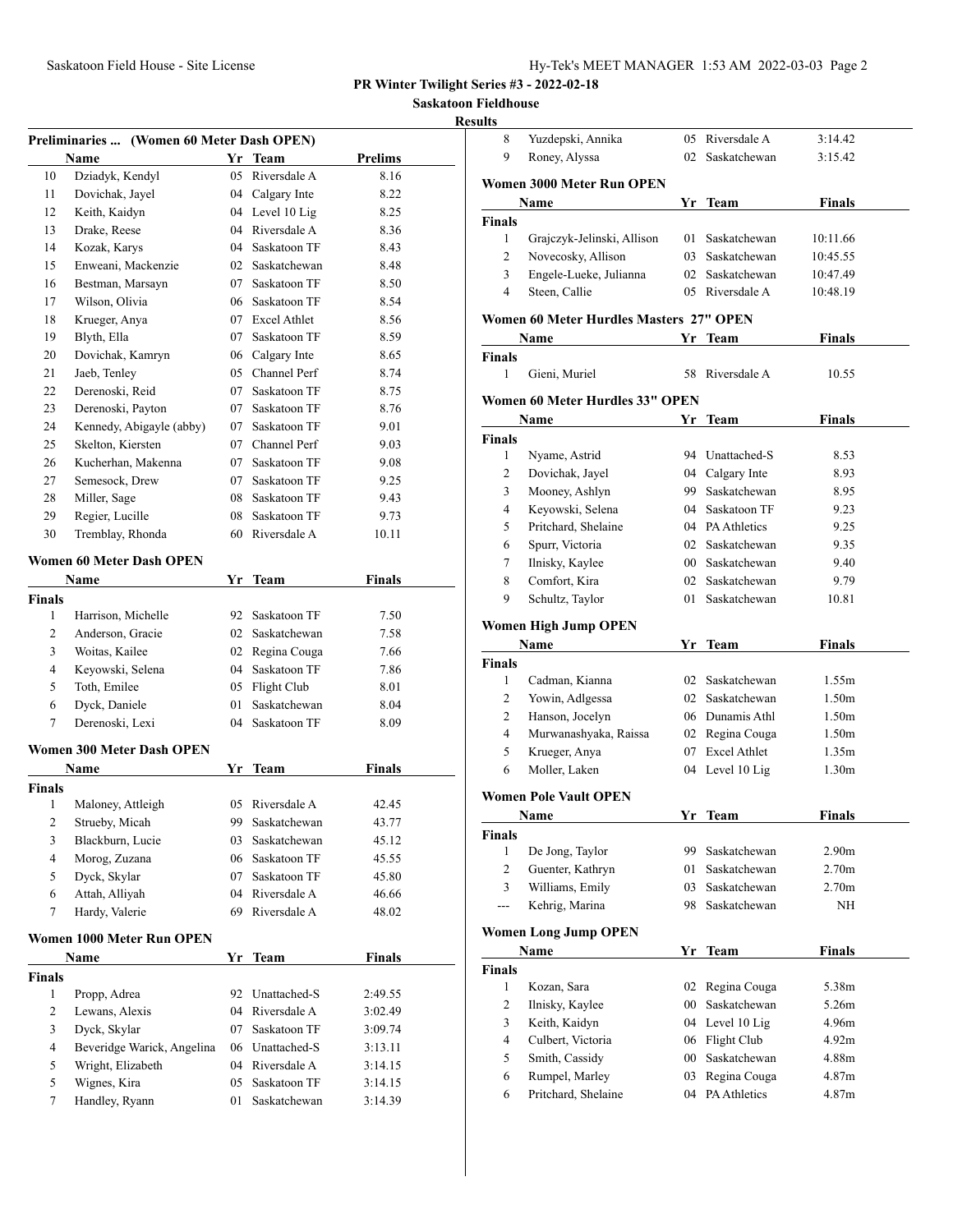**Saskatoon Fieldhouse**

|                | Finals  (Women Long Jump OPEN) |      |                 |                   |
|----------------|--------------------------------|------|-----------------|-------------------|
|                | Name                           |      | Yr Team         | <b>Finals</b>     |
| 8              | Dziadyk, Kendyl                |      | 05 Riversdale A | 4.71 <sub>m</sub> |
| 9              | Krueger, Anya                  |      | 07 Excel Athlet | 4.67m             |
| 9              | Toth, Emilee                   |      | 05 Flight Club  | 4.67m             |
| 11             | Martin, McKenna                |      | 03 Regina Couga | 4.65m             |
| 12             | Blyth, Ella                    | 07   | Saskatoon TF    | 4.40m             |
| 13             | Baerwald, Ella                 | 04   | Saskatoon TF    | 4.10 <sub>m</sub> |
| 14             | Wildeman, Charlotte            | 08   | Saskatoon TF    | 4.06 <sub>m</sub> |
| 15             | Semesock, Drew                 | 07   | Saskatoon TF    | 3.77 <sub>m</sub> |
| 16             | Arnason, Sandi                 |      | 73 Riversdale A | 3.76m             |
| 17             | Regier, Lucille                |      | 08 Saskatoon TF | 3.56m             |
| ---            | Farmer, Kendra                 |      | 99 Saskatchewan | ND                |
|                | <b>Women Shot Put OPEN</b>     |      |                 |                   |
|                | Name                           | Yr   | Team            | <b>Finals</b>     |
| <b>Finals</b>  |                                |      |                 |                   |
| 1              | Mooney, Ashlyn                 |      | 99 Saskatchewan | 11.21m            |
| $\overline{2}$ | Comfort, Kira                  |      | 02 Saskatchewan | 11.02m            |
| 3              | Sundby, Jessamy                |      | 02 Saskatchewan | 10.26m            |
| 4              | Rudichuk, Jaedyn               | 01   | Saskatchewan    | 10.16m            |
| 5              | Gieni, Muriel                  |      | 58 Riversdale A | 9.73 <sub>m</sub> |
| 6              | Baerwald, Ella                 | 04   | Saskatoon TF    | 7.61 <sub>m</sub> |
|                | <b>Boys 60 Meter Dash U12</b>  |      |                 |                   |
|                | Name                           | Yr   | Team            | <b>Finals</b>     |
| <b>Finals</b>  |                                |      |                 |                   |
| 1              | Jalbert, Sawyer                | 11 - | Saskatoon TF    | 9.18              |
| 2              | Trevarthen, Kingston           | 11   | Saskatoon TF    | 9.80              |
| 3              | Stewart, James                 | 11 - | Unattached-S    | 10.04             |
| 4              | McLane, Clay                   | 11 - | Saskatoon TF    | 10.19             |
| 5              | Lartey, Tytan                  | 11   | Saskatoon TF    | 10.33             |
| 5              | Park, Brayden                  | 11 - | Saskatoon TF    | 10.33             |
| 7              | Atkinson, Dash                 | 11 - | Saskatoon TF    | 10.35             |
| 8              | Trann, Luke                    | 11   | PA Athletics    | 10.66             |
|                | Boys 200 Meter Dash U12        |      |                 |                   |
|                | Name                           |      | Yr Team         | Finals            |
| Finals         |                                |      |                 |                   |
| 1              | Trevarthen, Kingston           | 11   | Saskatoon TF    | 34.08             |
| 2              | McLane, Clay                   | 11   | Saskatoon TF    | 35.17             |
| 3              | Stewart, James                 | 11   | Unattached-S    | 35.22             |
| 4              | Atkinson, Dash                 | 11   | Saskatoon TF    | 35.52             |
| 5              | Lartey, Tytan                  | 11   | Saskatoon TF    | 35.72             |
| 6              | Park, Brayden                  | 11   | Saskatoon TF    | 38.30             |
| 7              | Stone, Rolen                   |      | 12 N Battleford | 51.60             |
|                | <b>Boys 800 Meter Run U12</b>  |      |                 |                   |
|                | Name                           |      | Yr Team         | <b>Finals</b>     |
| <b>Finals</b>  |                                |      |                 |                   |
| 1              | Stone, Rolen                   | 12   | N Battleford    | 4:36.44           |
|                | Boys 60 Meter Hurdles 24" U12  |      |                 |                   |
|                | Name                           |      | Yr Team         | <b>Finals</b>     |
| Finals         |                                |      |                 |                   |
| 1              | Atkinson, Dash                 | 11   | Saskatoon TF    | 12.06             |
| 2              | Lartey, Tytan                  | 11   | Saskatoon TF    | 12.23             |
|                |                                |      |                 |                   |

|                | <b>Boys Long Jump U12</b>            |     |                 |                   |
|----------------|--------------------------------------|-----|-----------------|-------------------|
|                | Name                                 |     | Yr Team         | Finals            |
| <b>Finals</b>  |                                      |     |                 |                   |
| 1              | Jalbert, Sawyer                      | 11. | Saskatoon TF    | 3.94 <sub>m</sub> |
| 2              | Trann, Luke                          | 11. | PA Athletics    | 2.91 <sub>m</sub> |
| 3              | Park, Brayden                        | 11. | Saskatoon TF    | 2.85m             |
|                | <b>Boys Shot Put U12</b>             |     |                 |                   |
|                | <b>Name</b>                          | Yr  | Team            | <b>Finals</b>     |
| <b>Finals</b>  |                                      |     |                 |                   |
| 1              | Stone, Rolen                         |     | 12 N Battleford | 3.52m             |
|                | <b>Boys 60 Meter Dash U14</b>        |     |                 |                   |
|                | Name                                 |     | Yr Team         | <b>Finals</b>     |
| <b>Finals</b>  |                                      |     |                 |                   |
| 1              | Jalbert, Hayden                      | 10  | Saskatoon TF    | 8.61              |
| 2              | Ball, Matthew                        | 09. | Saskatoon TF    | 9.95              |
| 3              | Keeler, Grant                        | 09. | Saskatoon TF    | 9.96              |
| 4              | Stone, Teagen                        |     | 09 N Battleford | 10.57             |
|                |                                      |     |                 |                   |
|                | <b>Boys 800 Meter Run U14</b>        |     |                 |                   |
|                | Name                                 | Yr  | Team            | Finals            |
| <b>Finals</b>  |                                      |     |                 |                   |
| 1              | Battushig, Alex                      |     | 10 Riversdale A | 2:59.74           |
| $\overline{c}$ | Stone, Teagen                        | 09. | N Battleford    | 3:41.47           |
|                | <b>Boys 60 Meter Hurdles 30" U14</b> |     |                 |                   |
|                | Name                                 | Yr  | Team            | Finals            |
| <b>Finals</b>  |                                      |     |                 |                   |
| 1              | Jalbert, Hayden                      |     | 10 Saskatoon TF | 10.97             |
| 2              | Battushig, Alex                      |     | 10 Riversdale A | 11.70             |
| 3              | Ball, Matthew                        | 09  | Saskatoon TF    | 12.74             |
| 4              | Keeler, Grant                        | 09  | Saskatoon TF    | 12.98             |
|                | <b>Boys Long Jump U14</b>            |     |                 |                   |
|                | Name                                 |     | Yr Team         | Finals            |
| <b>Finals</b>  |                                      |     |                 |                   |
| 1              | Jalbert, Hayden                      | 10  | Saskatoon TF    | 4.03m             |
| 2              | Keeler, Grant                        | 09  | Saskatoon TF    | 3.51 <sub>m</sub> |
| 3              | Stone, Teagen                        |     | 09 N Battleford | 3.14m             |
|                |                                      |     |                 |                   |
|                | Men 60 Meter Hurdles 33" U16         |     |                 |                   |
|                | Name                                 | Yr  | <b>Team</b>     | <b>Finals</b>     |
| <b>Finals</b>  |                                      |     |                 |                   |
| 1              | Dueck, Jeremy                        | 07  | Saskatoon TF    | 11.79             |
|                | <b>Men 60 Meter Dash OPEN</b>        |     |                 |                   |
|                | Name                                 |     | Yr Team         | <b>Prelims</b>    |
|                | <b>Preliminaries</b>                 |     |                 |                   |
| 1              | Itsekiri, Usheoritse                 | 98. | Regina Couga    | 6.72q             |
| 2              | Joseph, Scott                        | 01  | Regina Couga    | 7.08q             |
| 3              | Frank, Cole                          | 98  | Saskatchewan    | 7.14q             |
| 4              | McKerracher, Scott                   | 98. | Saskatchewan    | 7.21q             |
| 5              | Vongphit, Jayden                     | 02  | Saskatchewan    | 7.33q             |
| 6              | Powell, Geovanne                     | 04  | Riversdale A    | 7.37q             |
| 6              | Oyebamiji, Samuel                    | 01  | Saskatchewan    | 7.37q             |